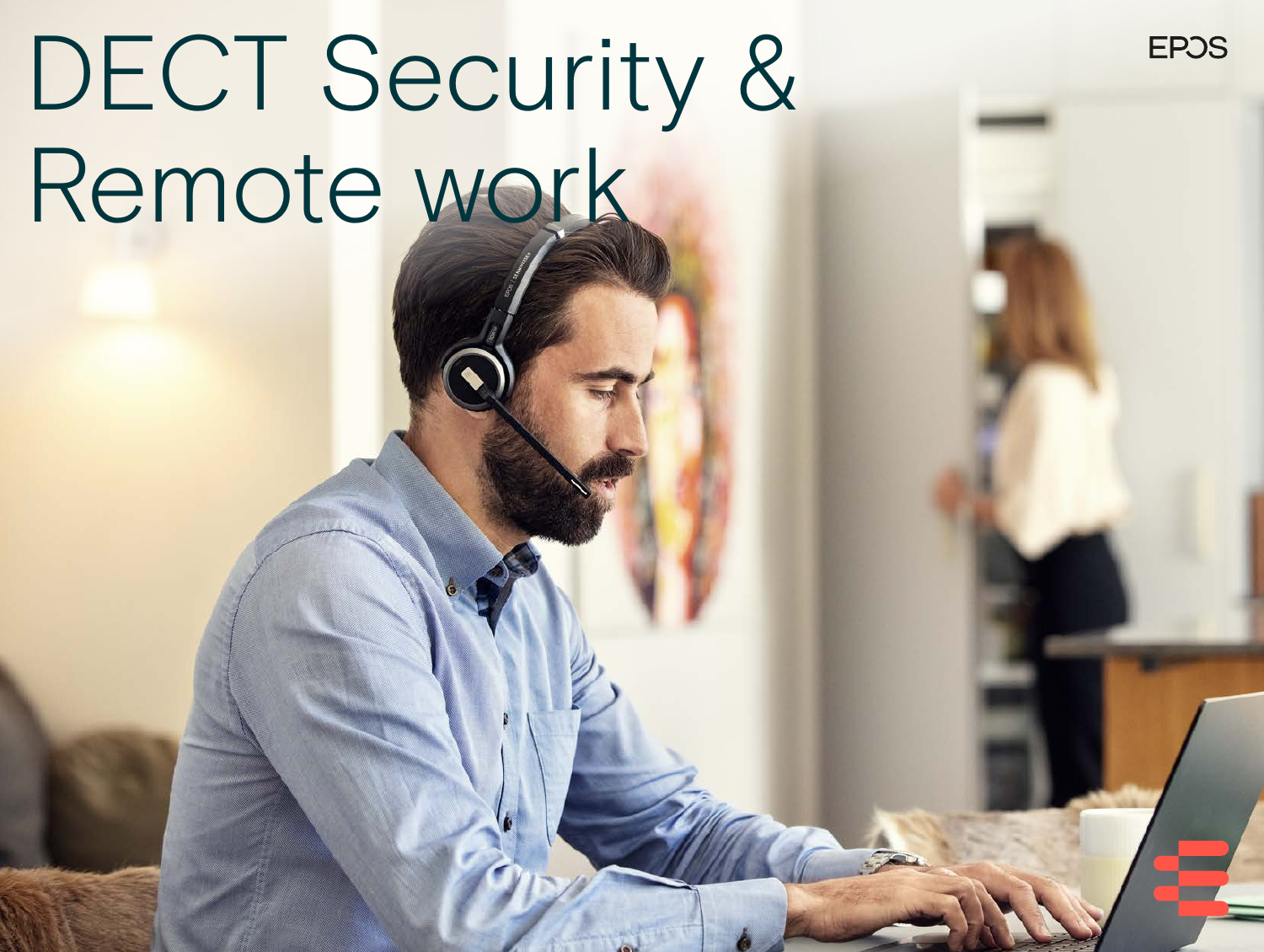# **Executive** Summary

#### DECT security is vital for the modern workforce

DECT technology offers the modern workforce many advantages, especially when it comes to the security of the communication and data of businesses. In light of the recent shift to the remote workplace, security is one of the biggest issues for businesses globally. How can we ensure that those working from home, remotely or indeed while away travelling can still rely on the security of their audio solutions? Ensuring peace-of-mind that no-one is listening in on your business calls is a vital consideration for every serious professional.

#### Get to know DECT security

To address this issue and describe the latest advances in the EPOS DECT offering, this white paper first describes DECT technology and the DECT Security Certification Program. Secondly, it outlines the DECT security chain comprised of "Pairing", "Per Call Authentication" and "Encryption", while highlighting the benefits of DECT Security Certification.

#### Mobile solutions and the DECT security chain

The white paper goes on to describe the advances in DECT security built into our mobile DECT solution – the SDW D1 USB dongle. The security of the pairing process between headset and dongle has been enhanced by the authentication algorithm (DSAA2). This algorithm, means both headset and dongle have already reached the necessary criteria as if they had been certified for step B of the DECT Security Certification. This process provides an added layer of security in addition to the standard step A.

#### The future of secure, mobile DECT solutions

By focusing on pioneering audio technology and refining its DECT audio solutions, EPOS has been able to provide a new level of DECT security with its IMPACT 5000 Series premium wireless DECT headsets and a flexible, dynamic DECT dongle – the SDW D1 USB. Over the course of this white paper you will see how this new secure solution enables peace of mind for our users through advances in DECT security, a keen understanding of mobile working practices and a response to the needs of the modern workforce.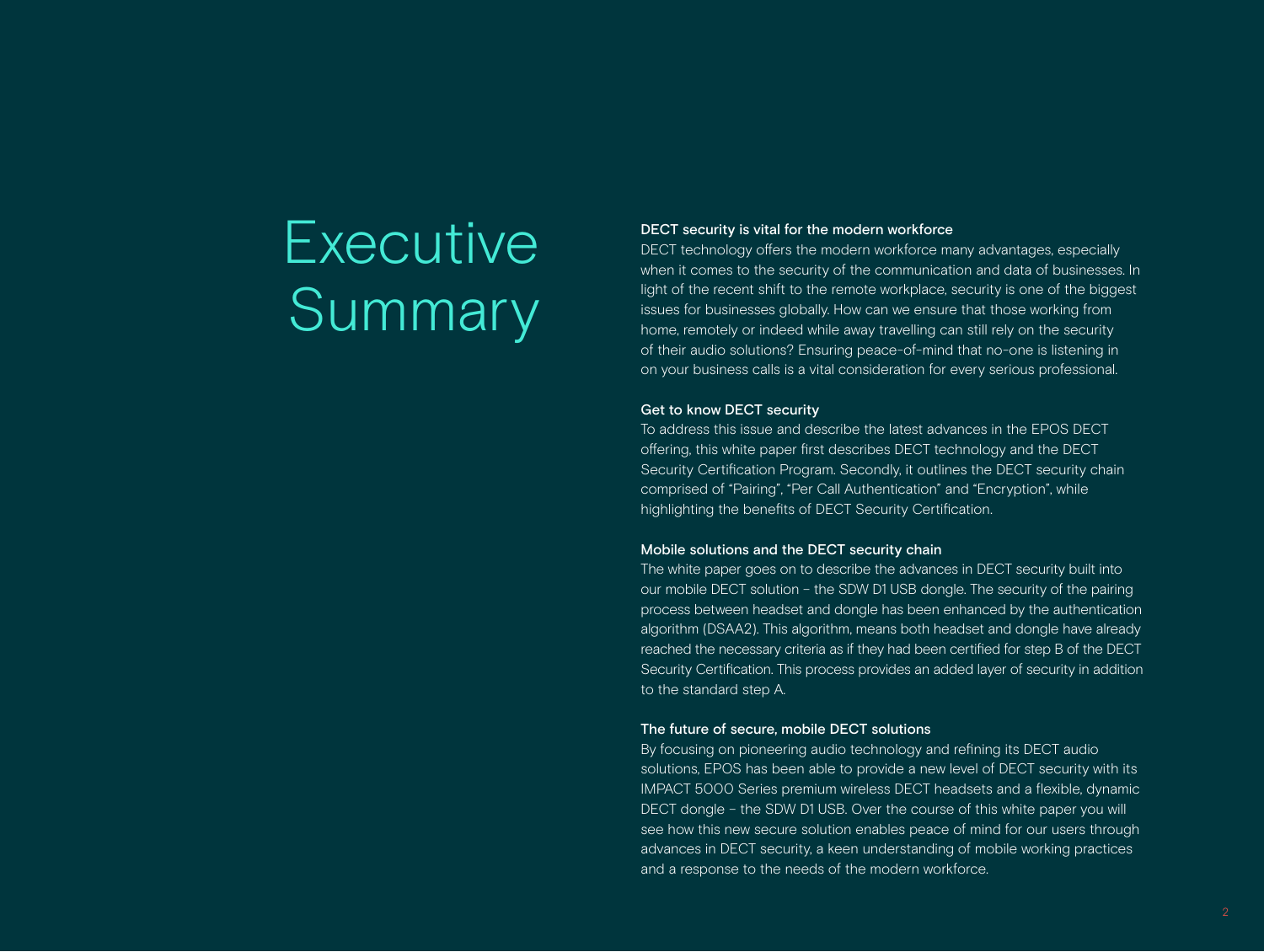

# Introducing DECT **Technology** & Security



Digital Enhanced Cordless Telecommunications (DECT™) is the European Telecommunications Standards Institute's (ETSI) standard for short-range, cordless communications, which can be adapted for voice, data and networking applications\*.

DECT technology has become the global standard for secure residential and business cordless phone communications. More than 110 countries have adopted the DECT system with more than 100 million new devices sold annually.

IMPACT 5000 Series headsets & the SDW D1 USB dongle are DECT security certified To meet the increased demand for secure communications, the DECT Forum has established the DECT Security Certification Program. The certification program consists of a set of requirements and security features, which when implemented in a product are validated by an accredited and independent test laboratory to show compliance. IMPACT 5000 Series headsets and the SDW D1 USB dongle have successfully been assessed by the qualification body and as a result, obtained the DECT Security Certificate of Conformity.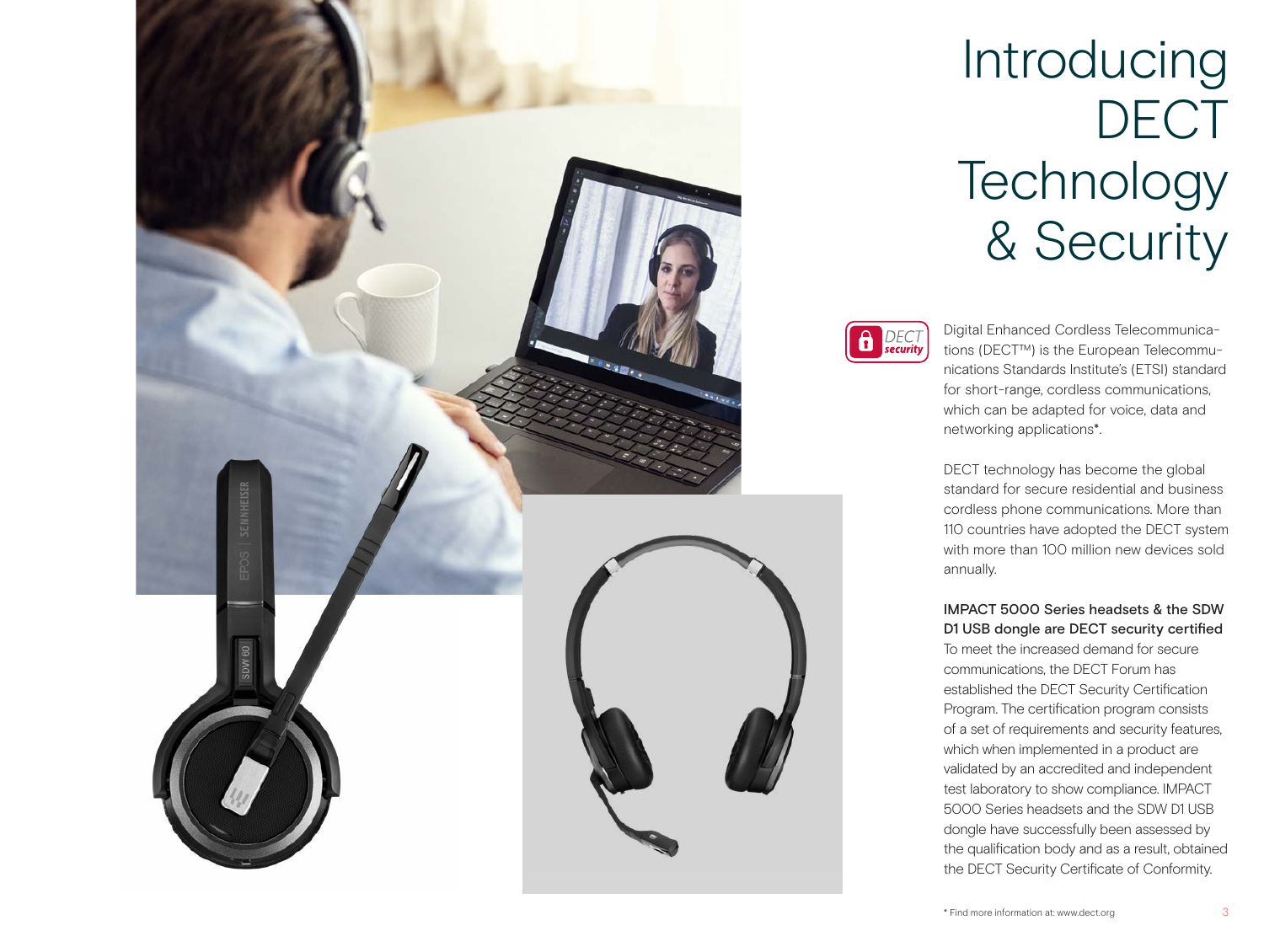# The DECT Security Chain

The DECT security chain consists of the three main processes "Pairing", "Per Call Authentication" and "Encryption". Later in the white paper these three processes will be described in detail.

DECT enabled devices usually follow these processes. However, with the SDW D1 USB dongle, a further layer of security is added on top of the standard pairing process:

The SDW D1 USB dongle uses AES-128-bit keys which corresponds to step B of the DECT security standard. Products that achieve step A of the DECT security standard only use 64-bit keys. For every extra "bit" the number of key combinations doubles. I.e. 65-bit enables double the number of key combinations that 64-bit can, and 66-bit doubles that number again. The number of combinations increases exponentially with every bit added up to 128-bit keys (step B of the DECT security standard), therefore increasing security correspondingly.



| Order          | <b>Process</b>               | <b>Description</b>                                                           | Main purpose                                                   | <b>Frequency</b>       |
|----------------|------------------------------|------------------------------------------------------------------------------|----------------------------------------------------------------|------------------------|
|                | Pairing                      | Registration of security<br>bindings between<br>headset & base station       | Ensure connection<br>established between<br>authorized devices | Once.<br>during set-up |
| $\mathfrak{D}$ | Per Call<br>Authentification | Verification of security<br>bindings between<br>registered headset<br>& base | Verify that call is made<br>between authorized<br>devices      | Every call             |
| 3              | Encryption                   | Encoding of voice data<br>during calls                                       | Make call data unusable<br>to intruders                        | Every call             |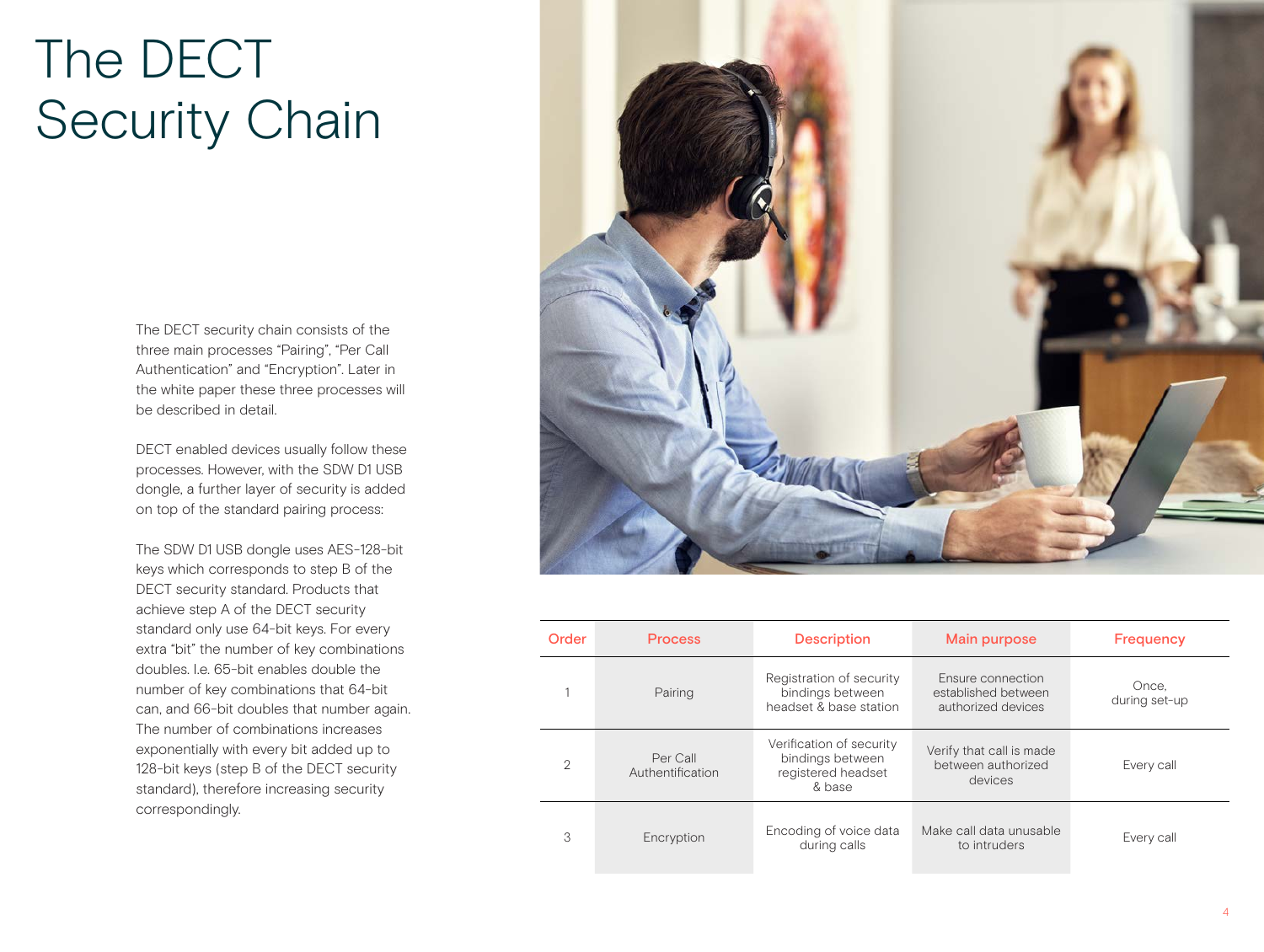# 1. Pairing

Pairing is a mutual process between the headset and dongle when both devices are in range and signal to each other that they are ready to establish a secure binding. This pairing then establishes a secure connection between both dongle and headset to enable secure communication. The DECT Security Certification has certain standard requirements (step A) which have been satisfied and exceeded by the IMPACT 5000 Series headset and the SDW D1 USB dongle. In order to reach a higher level of security EPOS has added the following improvements:

#### DECT Security Certification step B – even more secure pairing

The enhanced authentication algorithm (DSAA2) uses AES-128-bit keys to establish and ensure that the Master Security Key in the headset and dongle is identical. One Master Security Key is generated per headset per pairing and is never shared between headsets. For any new headset that registers with the dongle a new Master Security Key will be generated and the previous one will be forgotten. The improved DSAA2 algorithm is an ETSI standard planned for step B within DECT Security Certification, meaning that EPOS is reaching beyond the norm to achieve an enhanced level of security for your business.

#### Reduced pairing range:

When initiating pairing, the distance between the headset and the dongle varies and is dependent on the density of the DECT environment, i.e. the number of DECT systems present in the office and the signal they are emitting. The experienced pairing distance depends on the actual radio environment where the pairing is performed. The higher the density of the DECT environment, the shorter the distance between the dongle and headset must be in order to pair. This is a security measure so that only headsets in close proximity of the dongle will be able to pair. As the DECT environment in every office is unique we could never put exact figures on the pairing distance, but the following gives some indication of the pairing distance when it comes to pairing range in environments of varying DECT density:

In a high-density environment, the pairing distance is approximately 5-10 cm, whereas in a low density it's in the range of 0,5-1 m. In the situation where there are no other DECT systems in the DECT radio spectrum, the pairing distance is up to 3-4 m.

#### Pairing with IMPACT 5000 Series headsets only

All other DECT devices are rejected by the SDW D1 USB dongle during the pairing process and only IMPACT 5000 Series headsets can connect.



Data exchanged 'over the air'

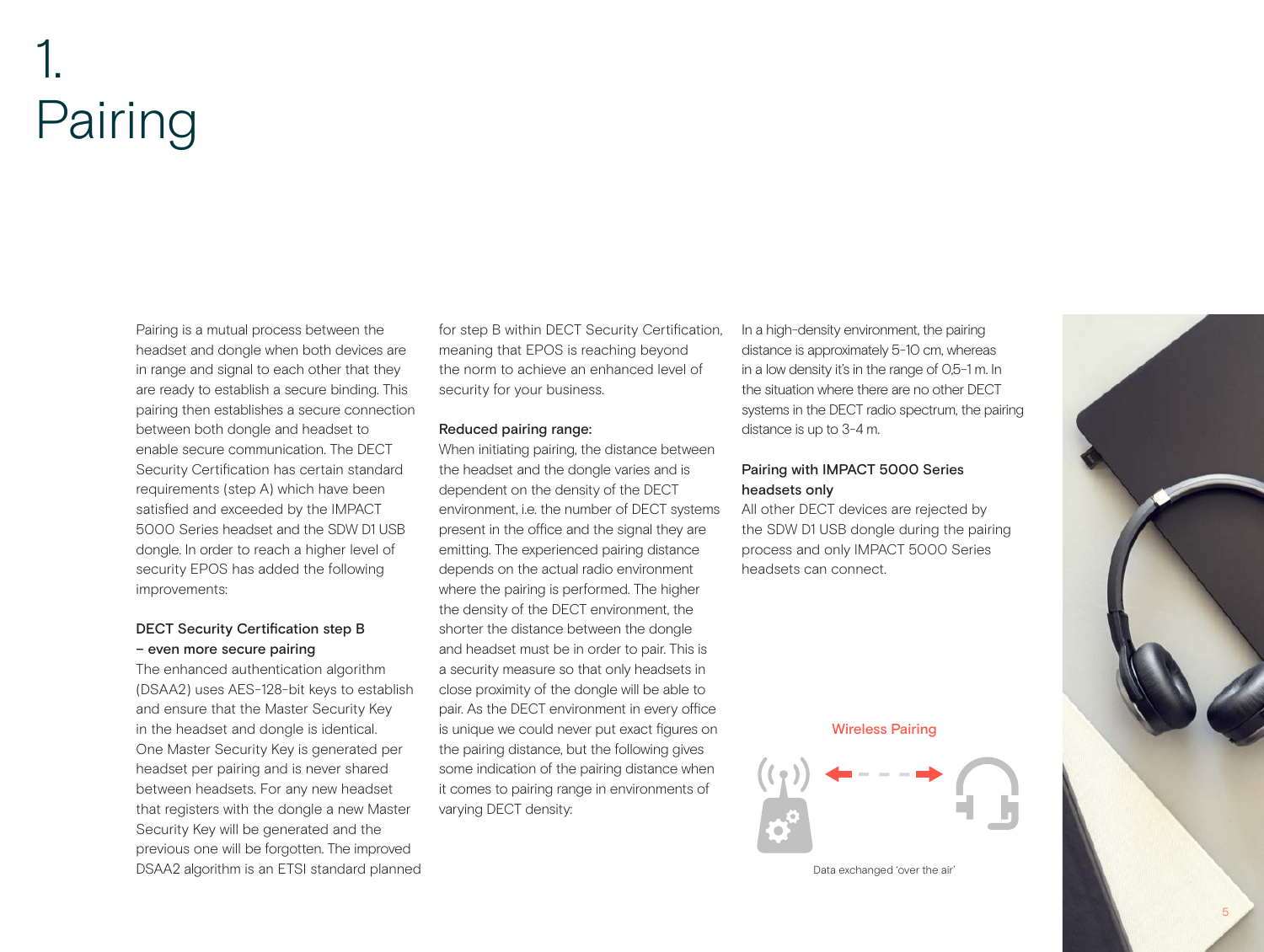### 2. Per Call Authentication

Every time a call is made, the SDW D1 USB dongle needs to ensure that the connected headset has been paired – and is therefore safe to communicate with. The dongle does this by sending a random number stream – also known as a 'challenge' – to the headset. The headset and dongle then simultaneous ly run an authentication algorithm, using the random numbers and Master Security Key as input. The headset sends its 'response' back to the dongle and if the calculation outputs match, the call can be placed. If not, the call is rejected. Another output of the Per Call Authentication process is the generation of a Derived Cipher Key, which is further described in the Encryption section.

It is the industry standard to authenticate headsets 'over the air' at the beginning of each call. While this data can be 'sniffed' by an intruder, it is of no value without knowing the Master Security Key.

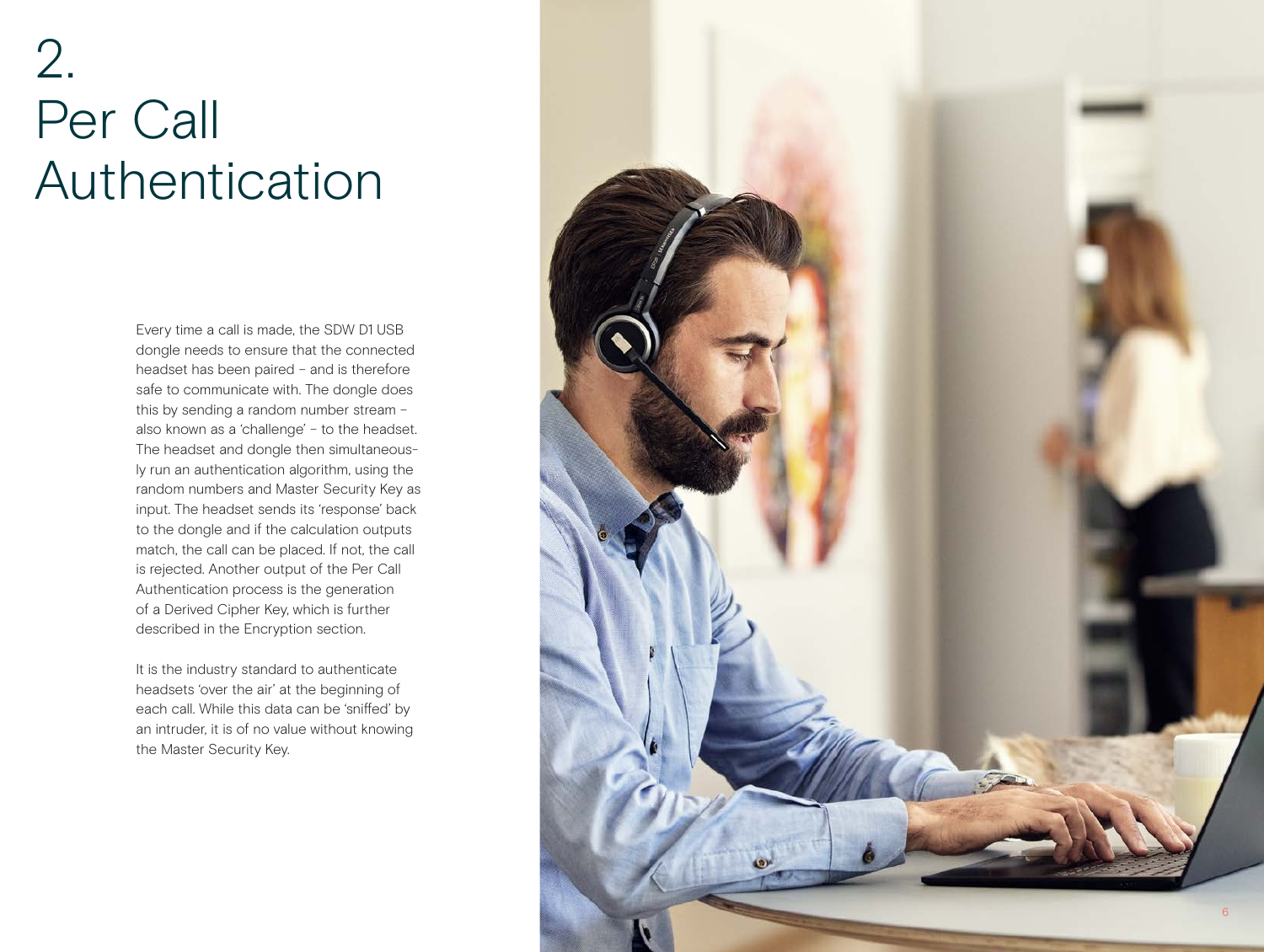# 3. Encryption



The overall purpose of encryption is to protect the confidentiality of digital data transmitted between parties, thereby preventing unauthorized third parties from accessing the data. For a business headset system, the data transmitted 'over the air' consist of a combination of digitized voices and of link control information. An encryption system consists of an algorithm which does the encryption and an input key to the algorithm.

A DECT standard encryption algorithm called DSC (with 64-bit keys) is used to encrypt voice data (in both directions) and callrelated digital signaling. To protect against passive eavesdropping by an unauthorized user, the encrypted data would look like a meaningless stream of digital data.

#### Initiation of encryption

All calls are encrypted, a process which cannot be bypassed. Early encryption is a process required by the DECT Security Certification program, which guarantees that no voice or call data can be exchanged before the encryption has been activated. With early encryption, a Default Cipher Key is generated during pairing which is then used for encryption. This will be used until the first Derived Cipher Key has been calculated. The encryption protocol is designed to detect if the peer (headset) behaves in an unexpected manner. In this event the system will assume it is an attempt to breach security and the link will be terminated. This feature is required in order to comply with DECT Security Certification.

A new Derived Cipher Key is produced for each call during the Per Call Authentication process (as previously described). As a result, any previous encrypted information becomes invalid for the establishment of a new call.

#### Re-keying

IMPACT 5000 Series headsets have a rekeying procedure, which is another feature certified by the DECT Security Certification Program. It consists of modifying the Derived Cipher Key approximately every minute during a call. This means that when the SDW D1 USB dongle and headset have established a call, the 64-bit keys are renewed continuously throughout the call.

In the very unlikely case that a threat actor manages to determine the Derived Cipher Key, it will become invalid within max. 60 seconds. This is a safeguard against any brute-force attempts to crack the ciphering.

If the headset rejects the authentication or answers with an incorrect authentication result, the dongle will immediately drop the call. Trying to decode the data stream using the wrong Derived Cipher Key will generate noise.

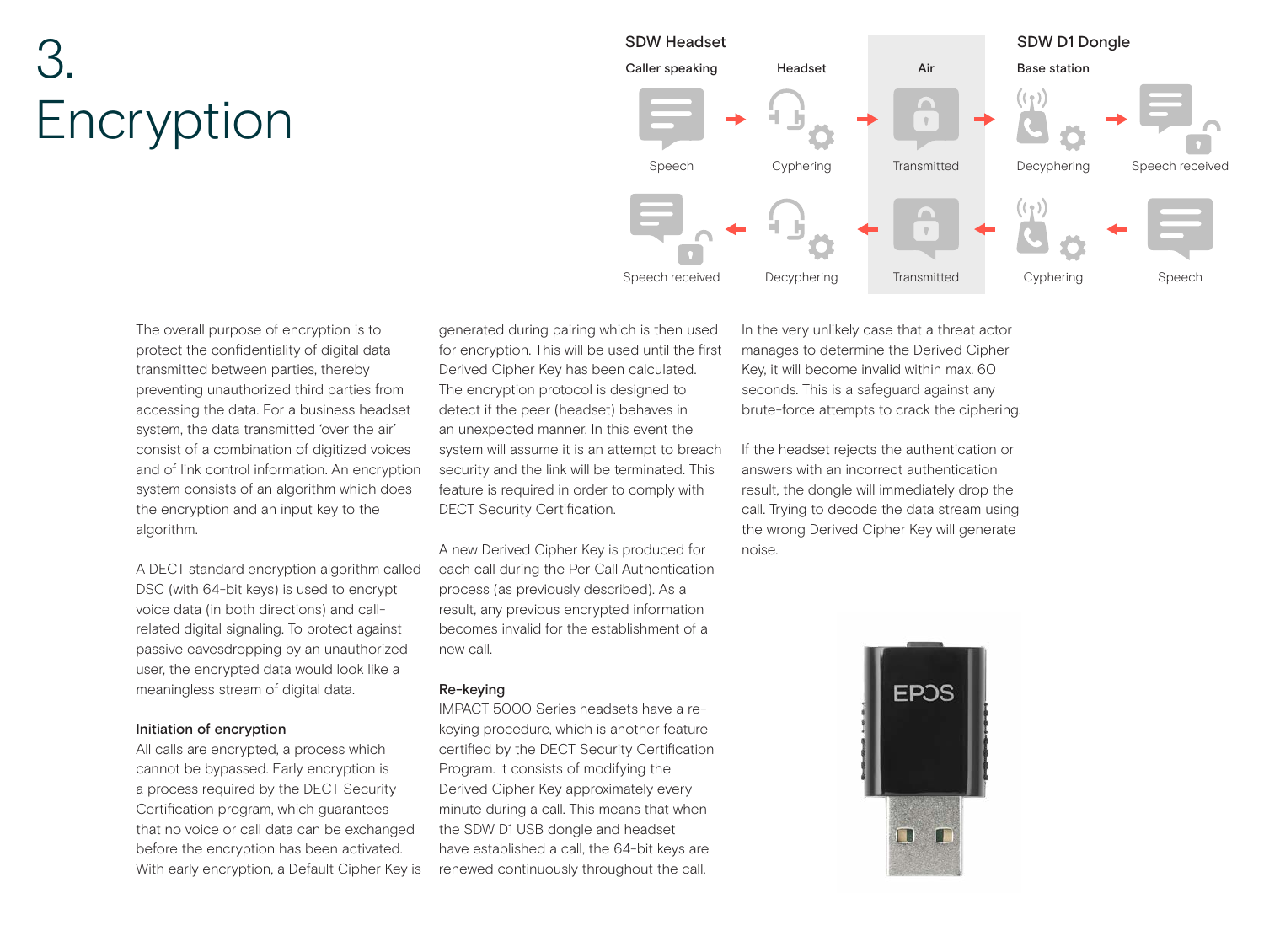## IMPACT 5000 Series Headsets & SDW D1 USB Enabling DECT in and Out of the Office

The migration to the remote workplace has been underway for years and its many advantages are well documented. Indeed, due to the flexibility of working wherever, whenever, employee productivity is often seen to increase. Today working from home is a new reality for the vast majority of modern professionals, which demands maintaining professionalism in the home office and other remote locations. The right audio tools are key to achieving a professional, seamless communication experience. Wireless DECT headsets like those from the IMPACT 5000 Series and the innovative SDW D1 USB dongle are able to offer users mobility, comfort, excellent communication and user density – as well as an added layer of advanced security that exceeds the industry standard.

#### Stay mobile with a secure DECT dongle

For those that work in open offices and need to stay mobile and those that work remotely and still require the advantages of DECT devices, the SDW D1 USB is a plug-and-play dongle that connects your PC to your IMPACT 5000 Series headset – providing freedom to move while you work. It means you get a neat, portable solution that

complements today's clean office aesthetic and keeps you mobile in high-density DECT environments. Furthermore, you can switch working stations very easily and maintain call quality with a simple gadget that keeps your laptop and headset seamlessly connected.

#### Maintain security wherever you work

The IMPACT 5000 Series headset & the SDW D1 USB dongle makes your DECT solution extremely portable, meaning you can take the same headset home with you to maintain call quality form your home office and get peace of mind that your headset/ dongle solution complies with the DECT Security Certification program.

#### Meeting the needs of the mobile workforce

Through tailoring DECT security to a flexible, mobile audio solution, EPOS has managed to bring all the advantages of DECT to the modern, mobile workforce. Now that the mobility of professional audio solutions has transitioned from "nice to have" to "need to have", EPOS is ensuring that the advantages of DECT are made available to those for whom remote working is a daily reality.



#### IMPACT SDW D1 USB IMPACT SDW 5011/5031/5061 Get organized. Get mobile

Choose between three headset/dongle variants with different wearing styles to suit your working preference – 3-in-1 wearing style, single-sided or double-sided headsets. Each with its own SDW D1 USB dongle. All variants come with a charging cable and soft carry pouch to optimize the portability of your IMPACT 5000 headset, designed for audio excellence, security, mobility and productivity whether in the office or the remote workplace. The dongle is also compatible with existing IMPACT 5000 Series headsets if the user wants to take the headset into the remote workplace away from its base station.